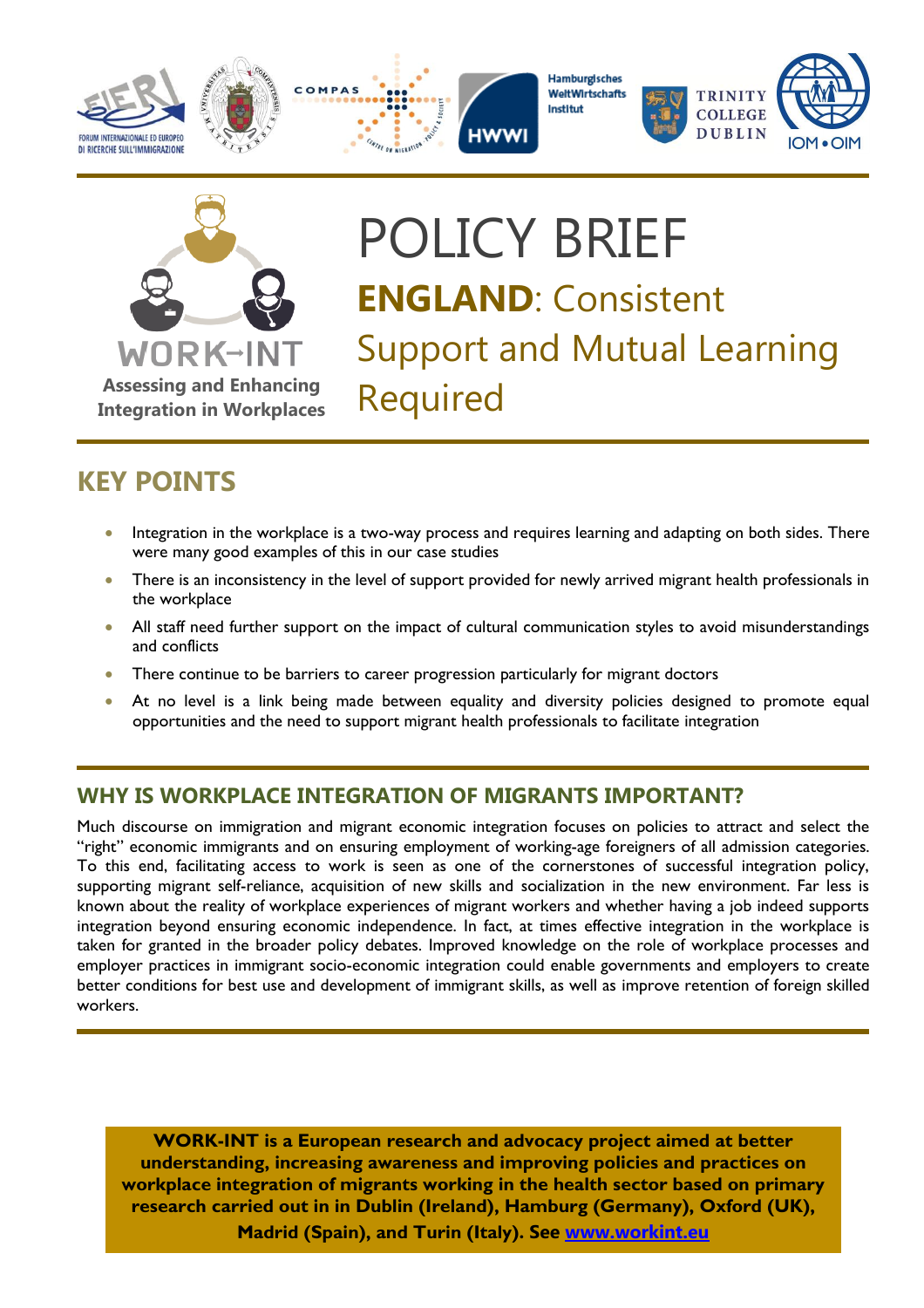## **ENGLISH CONTEXT**

The health care system in England is characterised by the dominance of the National Health Service, with private provision playing a small part. The health sector is also distinct in the UK labour market, as it has attracted and relied upon migrant health professionals for many decades and the workforce is made up of a high proportion of migrant health professionals (approximately a third of doctors and a fifth of nurses). Other factors that affect the current study of the health sector are:

- Major structural changes have been undertaken in the last five years to the organisation of the NHS, and there are currently intense staff shortages in many specialties
- There is continuing criticism from within and outside the health sector of the lack of progress on equality and diversity objectives, which has led to the recent introduction of a NHS Workforce Race Equality Standard.
- Regulatory requirements for EEA and non-EEA migrant health professionals differ. EEA nationals benefit from automatic recognition of qualifications and no immigration restrictions. EEA nurses also do not have to prove English language competence in order to gain registration.
- Partly as a result of different regulatory requirements, there has been a marked shift in migration patterns to the health sector, from non-EEA migration to EEA migration.

## **SPOTLIGHT ON EVIDENCE**

#### **ENTERING & PROGRESSING IN THE HEALTH LABOUR MARKET**

In England both migrant doctors and nurses face barriers in progressing in the labour market. Migrant doctors continue to face difficulties in progressing in linear medical training pathways towards consultant positions in hospitals. Data indicates that migrant doctors are over-represented in lower status 'service' posts (specialty and staff grade positions) associated with little prospect of progressing. While both EEA and non-EEA doctors struggle to get on training paths compared to British colleagues, non-EEA doctors are more likely to fill temporary service gaps because of current stringent immigration rules and different regulatory requirements between those from outside and within the EEA. Immigration restrictions on transfer of status can also limit career trajectories for those from outside the EEA who have trained in the UK. In addition, many migrant doctors said they felt they had

#### **VIEWS OF UK BORN STAFF**

Whilst a number of studies have looked at migrant health professionals few had explicitly sought the views of their UK-born colleagues and managers. The views of UK born staff from our research are summarised below:

- Most expressed an appreciation of staff from other countries and considered that migrant health professionals add value to the service provided
- There was a perception that existing differences for language requirements between EEA/non-EEA nursing staff were 'nonsensical'
- It was suggested that some nursing staff from other parts of the world have a higher standard of clinical training that bring up standards
- The adaption period or supernumerary period for new staff (particularly nurses) can put pressure on existing staff
- Some commented on the fact that with large groups from one country, a feeling of 'cliques' could develop, particularly when migrant staff spoke in other languages. Whilst this did not lead to outright tensions, it was perceived negatively.

to work harder to be trusted: *"You have to work extra hard to get the same kind of respect that would be coming to you automatically if you were just a good enough British doctor."*

For nurses from outside the EEA access to the labour market has until recently involved a period of de-skilling in the form of the adaptation period during which they worked at a lower level whilst waiting for registration. Nurses from outside the EEA also have to sit a language exam in contrast to nurses from within the EEA, leading to some perceptions that the current rules are unfair. All nurses also need to have certain competencies 'signed off', sometimes leading to frustration as they are not allowed to perform certain procedures that they have been trained to do. Some stakeholders also suggested that there is a 'glass ceiling' for nurses from overseas, with these nurses being underrepresented in more senior positions.

Newcomers' experiences of induction provided by employers varied widely depending on the team. Doctors on the whole felt that induction had not been helpful: "it was really just a waste of time." Nevertheless, there were examples of good practices, particularly for induction programmes put in place for large cohorts of nurses being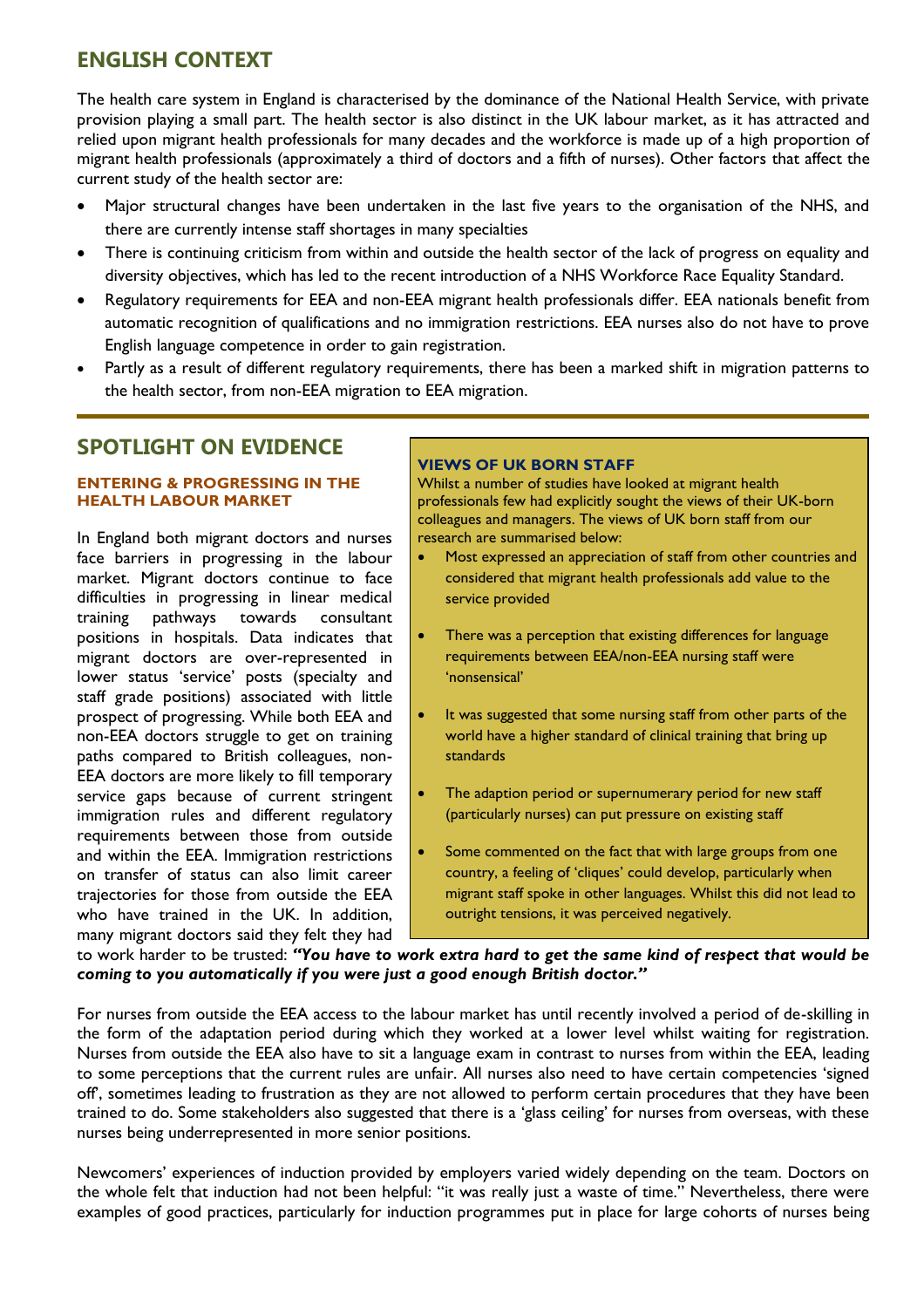recruited in the EEA. These included pastoral support, access to English classes and specific programmes for signing off nursing competencies.

Both migrant doctors and nurses described how living in a country without family support networks could place an additional strain on their ability to progress in their careers. Although issues around childcare were also raised by British staff, having a support network meant it was less likely to impact on their career. Getting adequate time off to travel home in the event of a family emergency could also be an issue for some migrant health professionals.

#### **WORKING TOGETHER**

There was a strong sense from all respondents about the importance of team working and a commitment to putting the patient first. Many managers and senior British staff talked of the positive contribution migrant workers made to teams (see box). In the private hospital, examples were given of new ways of working introduced by migrant health workers that brought improvements to care.

The issue of the 'language barrier' was raised as a concern by many British and migrant health professionals alike. On analysis, this seemed to break down into three main areas: cultural communication, idioms and terminology, and pronunciation difficulties. Whilst knowledge of idioms, terminology and to some extent pronunciation are more strictly linguistic issues, and are likely to be resolved over time, norms around cultural modes of communicating are more subtle and are not strictly linked to competence in the language. Often difficulties experienced by migrant staff were associated with British norms of communication and the importance of nonverbal cues, such as tone of voice. This led to some migrant health professionals being described as too 'brusque' or 'direct' by colleagues. Managers seemed to recognise the importance of taking forward learning on this and working with staff to ensure that these issues were addressed: that is, a two-way process of communication. Nevertheless, this seemed a fairly new area in which work was being done.

#### **EQUALITY AND DIVERSITY**

The UK has a clear framework of legislation for addressing discrimination on a number of grounds including 'race' and public bodies have a duty to promote equality between different groups. The definition of 'race' within the legislation includes nationality and ethnic or national origins, although often equality and diversity policies are more narrowly focused on ethnicity. Nevertheless, research indicates that there continue to be adverse outcomes for black and minority ethnic staff in a range of areas including recruitment and promotion, representation at senior levels, access to non-mandatory training and bullying and harassment.

The majority of staff in both private and public hospitals did not see the relevance of current equality and diversity policies nor perceive much value in the training provided on these issues. No link was made between equality and diversity policies and the obligations to promote opportunities for, or provide support to, migrant health professionals.

The issue of prejudice or discrimination from patients was raised in both hospitals. Particularly in the private hospital where patients were paying, staff felt that patients had unrealistic expectations about being treated by British nurses and these would be expressed in a range of comments and complaints. Speaking with a foreign accent also became a marker of difference. Whilst senior staff all acknowledged this as an issue, processes for dealing with it did not seem clear. In many cases this behaviour seemed to be excused on the grounds that patients were elderly and/or unwell, as reflected in the following comment: *"Racism from an older generation, particularly when they're unwell, it's seen as distasteful but it's seen as, like we [migrant/minority doctors] should be able to tolerate it."*

## **POLICY RECOMMENDATIONS**

#### **INDUCTION FOR HEALTH PROFESSIONALS**

1. Trusts and hospitals should develop induction packages that are based on the **inclusive values** of the organisation and the NHS Constitution. These should be designed through consultation with a range of stakeholders at all levels, including ward managers, trade union representatives and other professional organisations. Induction should be provided to both migrant and UK staff and should include examples of behaviour expected of all individuals. As part of this, and given the diversity of the workforce and the patient population, a **mandatory course on how culture impacts on communication** would help staff be more sensitive to differences in communication styles and lead to better outcomes for patients and staff.